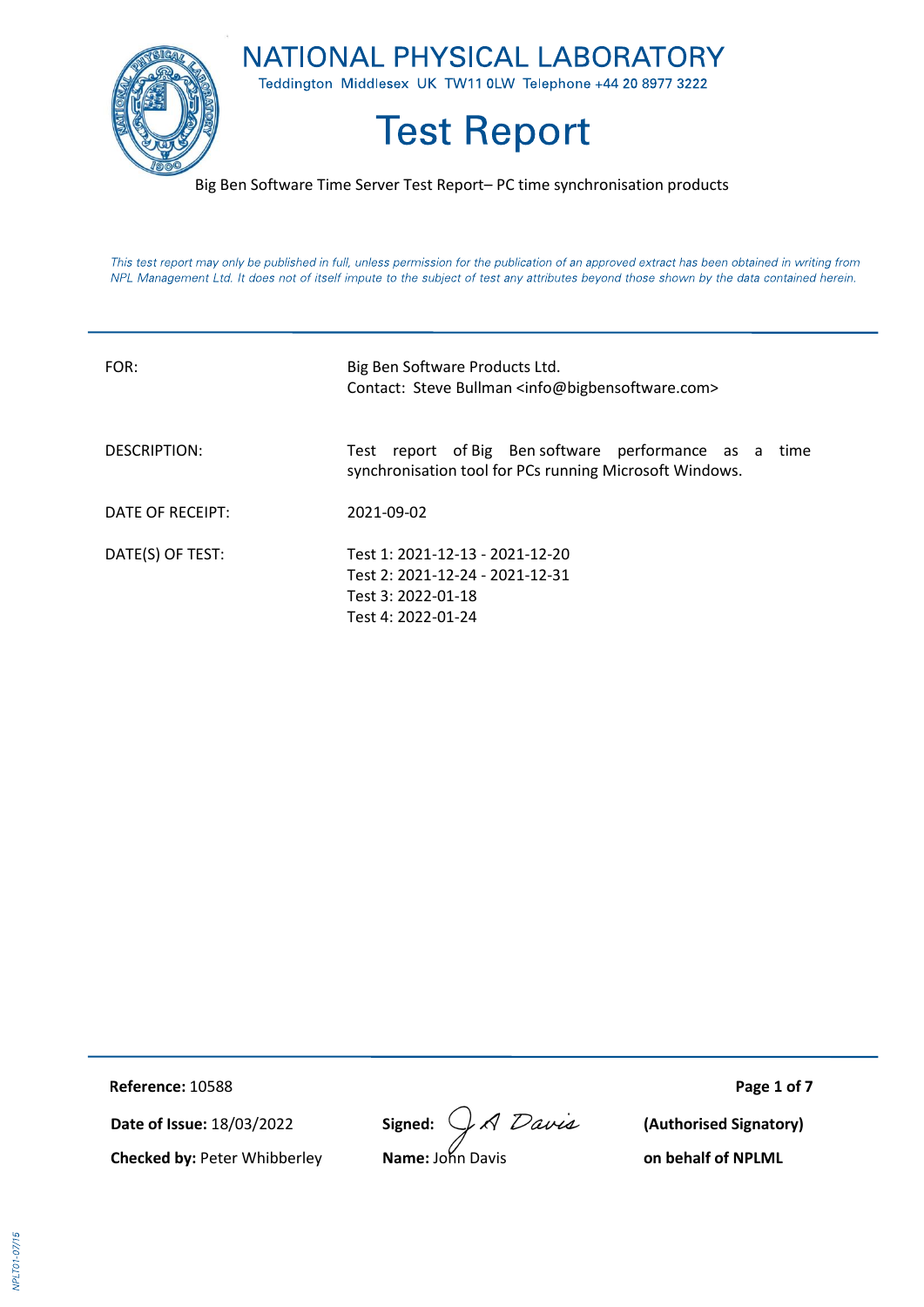**Continuation Sheet** 

#### ORIGINAL SCOPE

\*\*\*\*\*\*\*\*\*\*\*\*\*\*\*\*\*\*\*\*\*\*\*\*\*\*\*\*\*\*\*\*\*\*\*\*\*\*\*\*\*\*\*\*\*\*\*\*\*\*\*\*\*\*\*\*\*\*\*\*\*\*\*\*\*\*\*\*\*\*\*\*\*\*\*\*\*

Company name: Big Ben Software Project name: GPS MSF Big Ben Time Server Technical Lead name: Adam Peverell (Higher Research Scientist) NPL reference number: 10588 Start date of support work: 2021-09-13 End date of support work: 2021-12-13 Number of days of NPL support: 20

### Project Aim:

To test the GPS MSF Big Ben Time Server software in order to determine the precision and accuracy with which it conforms to the reference time scale at NPL, under test conditions employing commonly available hardware modules and a consumer-grade computer.

Equipment:

- 2 x commercially available GPS modules compatible with standard PC interface (USB) (purchased from online stores)
- 2 x commercially available MSF receiver modules compatible with standard PC interface (USB)
- (1 borrowed from client due to cost limitations, 1 set of electronic components for assembly)
- Adapters and cables
- Reissue PC/laptop from NPL IT department

### Test Plan:

- Set up computer as an NTP time server
- Set the time with the Big Ben software
- Connect the selected hardware
- Measure the time offset between the test computer system time and our reference as observed on a lab PC running logging software, and connected as a client via NTP to NPL time server and the test computer.
- Expected accuracy of measurement system  $\sim$  1 ms
- Expected accuracy of test system  $100$  ms  $-1$  s
- Test duration: 1 week for each hardware system (x 4)
- Report results of tests with statistical and graphical analysis.

Timeline:

Week 1-2: sourcing equipment Week 3-4: test system setup Week 5-10: test runs Week 11-12: analysis/report preparation

\*\*\*\*\*\*\*\*\*\*\*\*\*\*\*\*\*\*\*\*\*\*\*\*\*\*\*\*\*\*\*\*\*\*\*\*\*\*\*\*\*\*\*\*\*\*\*\*\*\*\*\*\*\*\*\*\*\*\*\*\*\*\*\*\*\*\*\*\*\*\*\*\*\*\*\*\*

**Reference:** 10588 **Page 2 of 7**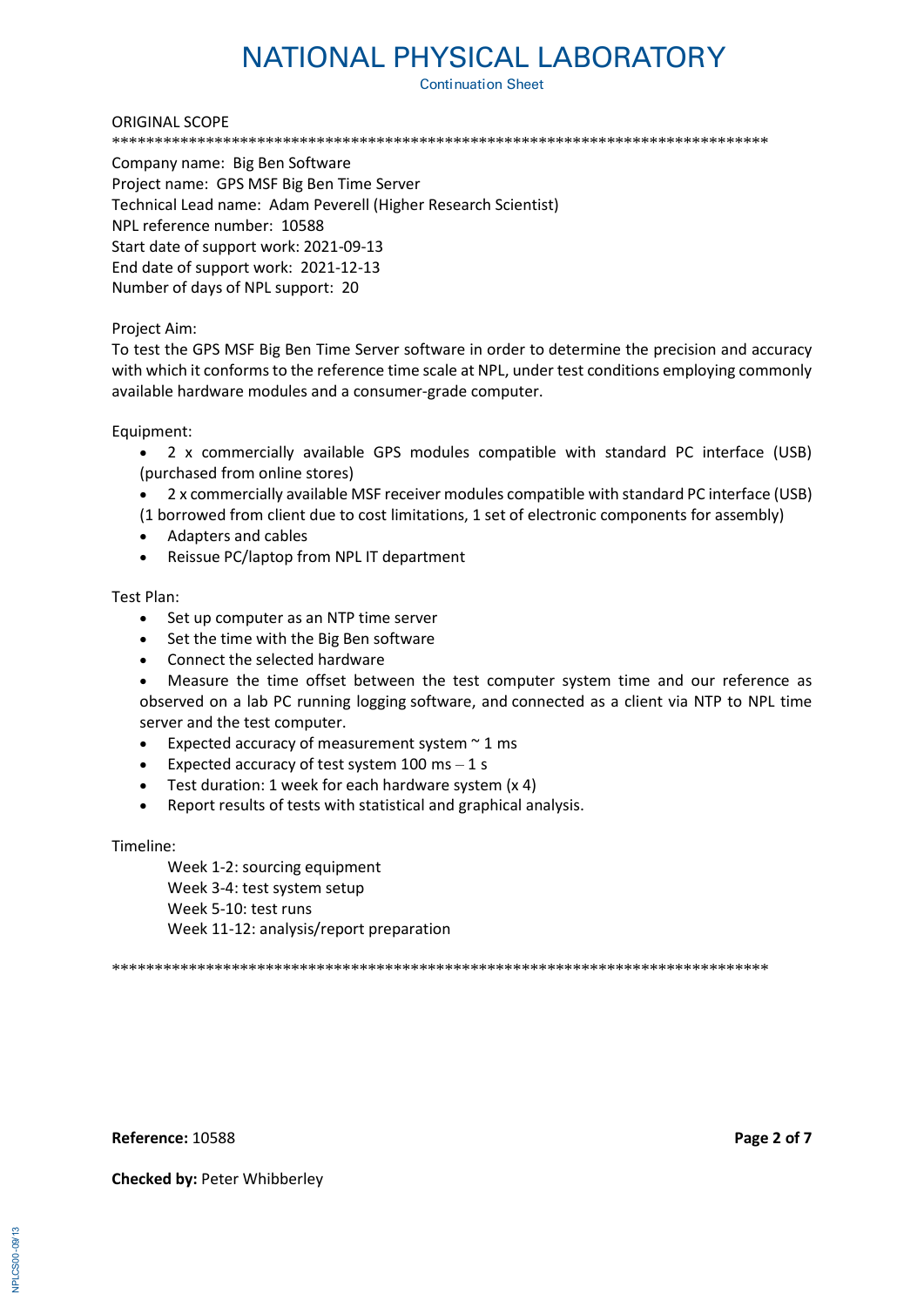**Continuation Sheet** 

### **TEST DESCRIPTION**

### Purpose

The Big Ben time server software provides an 'offline' Windows PC time sychronisation tool. This tool takes timing data from a local GPS or MSF receiver connected to the PC and uses it to set the Windows system clock. The aim of this test project was to measure the timing accuracy of the resulting Windows system time as set by the Big Ben software. Several GPS receivers of a standard 'consumer'-grade type with USB connections were procured to provide a range of data for the tests.

### Equipment

- Test Computer model: Dell Latitude 7480
- Test Computer specifications: i5-6300U 2.4 GHz 8 GB
- Test Computer Operating System: Microsoft Windows 10 Enterprise 1909 (Network Time synchronisation disabled)
- External Timing Receiver 1: GlobalSat BU-353-S4 USB GPS Receiver (SiRF Star IV/Black)
- External Timing Receiver 2: EverMore SA-320 GPS Receiver
- External Timing Receiver 3: Beitian USB Marine GPS Receiver BP-572U

### Software

- Windows Terminal
- Windows Powershell
- Windows Command Line
- Windows Subsystem for Linux
- NTPdate

### Notes

- Location: Indoor office beside window
- Reception: Restricted sky view but consistently 5+ satellites in use as reported by software

## Method

For each test run, the receiver was connected via USB to the test computer, and the Big Ben software was initialised with the relevant settings to start synching the computer system time with the receiver. The test computer was also connected to the NPL network with a LAN connection to the NPL time stratum 1 NTP servers.

A script was run on the test computer to compare the local system time with the NPL time servers, by performing an offset calculation with the Network Time Protocol. NTP algorithms on a wired network reliably produce sub-millisecond accuracy for the measured offsets.

## Measurement Uncertainty and Justification

There are several difficulties with providing an accurate assessment of uncertainties in these tests particularly when identifying the source of the uncertainties. The base measurement of time offset between the computer clock and the central server is conducted using the standard NTP protocol.

NTP measurements of time offsets within the NPL network against dedicated NPL time servers are regularly monitored and can be relied on for sub-millisecond accuracy. All measurements in this test report have thus been conservatively estimated at 1 ms. This means that the errors originating from

**Reference:** 10588 **Page 3 of 7**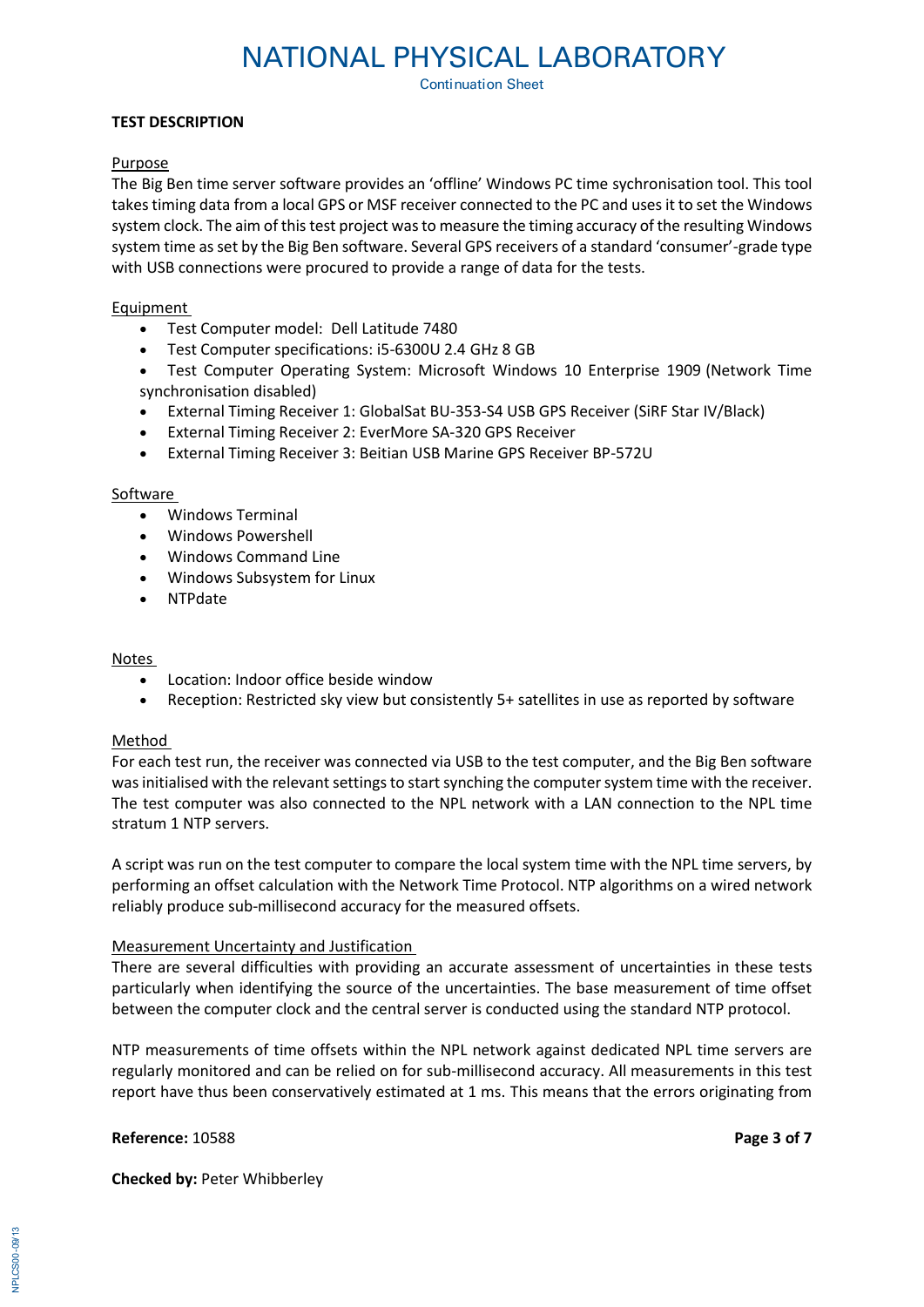**Continuation Sheet** 

the GPS modules and their interactions with the computer during synchronisation are much larger in magnitude than any errors in the offset calculations and are thus not displayed explicitly.

It is outside the scope of this project to evaluate the accuracy of the GPS receivers themselves, or to separate out the uncertainty due to different sources, as the uncertainties are necessarily a combination of the receiver, the communications interface (i.e. RS-232 to USB), the synchronisation software, and the operating system.

The measurements are meaningful despite these uncertainties in that a regularly synchronising time system that does not display long term drift has an accuracy represented by its mean offset, and a precision represented by the spread of the offset measurements (in the following tests we have reported standard deviation as a proxy for this). In the context of providing an absolute time for synchronisation, the expectations of the end user thus determine the acceptable uncertainty of the combined system of receiver and software.

An offset drift that remains uncorrected over human-noticeable timescales and with humannoticeable offsets (e.g. minutes or hours), is considered to be in practice not synchronising as it would not meet the minimum expected needs of a non-technical user i.e. to represent the correct time to within the accuracy that can be read by eye .

# **TEST 1 RESULTS** – GlobalSat G-star module synched with Big Ben software 2021-12-13 – 2021-12-20



gstar mean offset: 0.75 s gstar offset standard deviation: 0.26 s

## Comments

The Big Ben software synched the GlobalSat module and the PC time over the course of a week with a mean offset of less than a second, and little comparable drift. At this scale of accuracy and precision, the accuracy of the NTP calculations is orders of magnitude better than the measured values, and should not significantly affect the results.

#### **Reference:** 10588 **Page 4 of 7**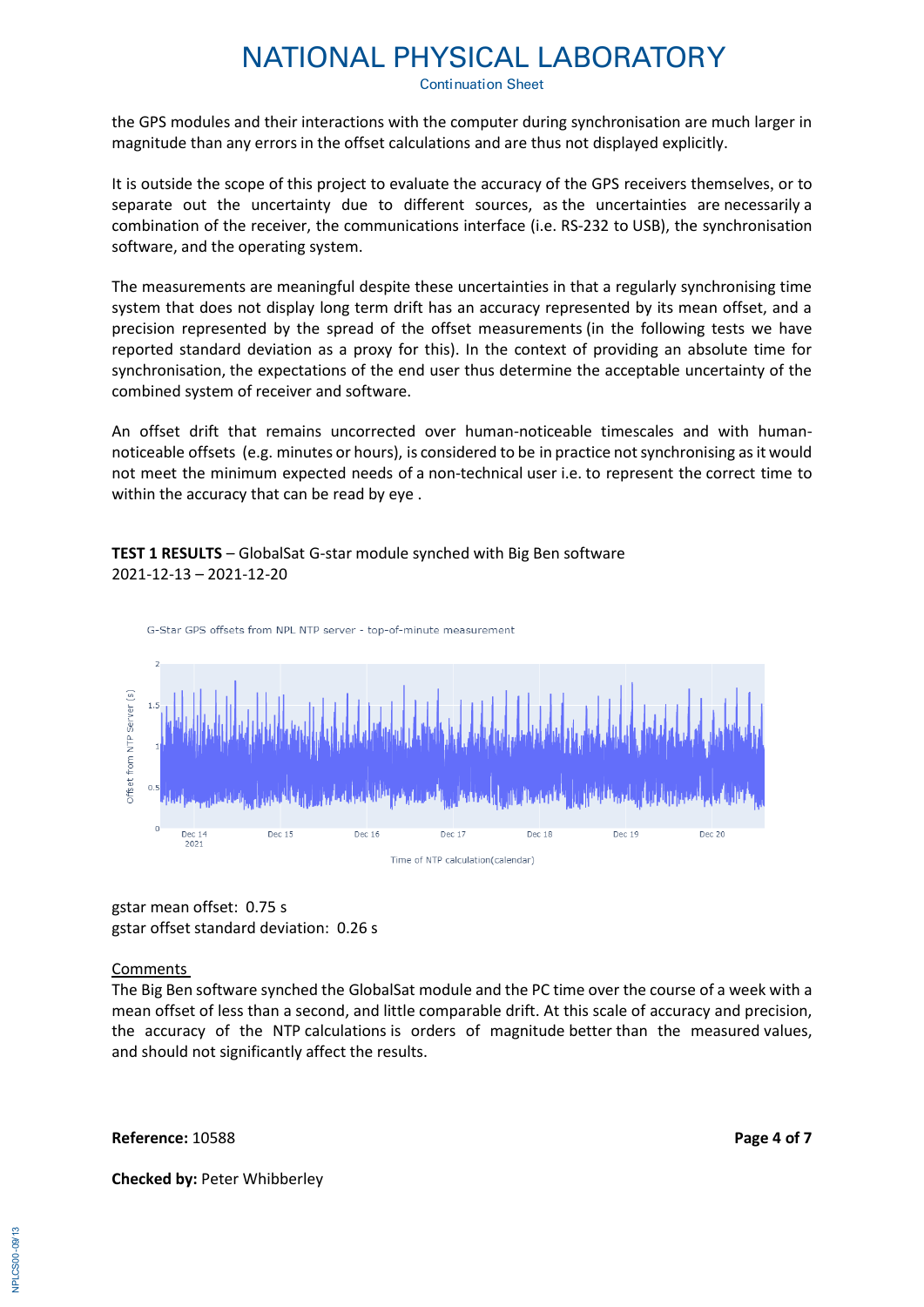**Continuation Sheet** 

# **TEST 2 RESULTS** – EverMore module synched with Big Ben software 2021-12-24 – 2021-12-31





evermore mean offset: 0.73 s evermore offset standard deviation: 0.27 s

### Comments

The Big Ben software synchronised the Evermore module and the PC time over the course of a week with a mean offset of less than a second, and little comparable drift. Compared with the GlobalSat test (see Test 1 Results) there is some sawtooth behaviour in the time offsets, however the accuracy and precision are similar overall. At this scale of accuracy and precision, the accuracy of the NTP calculation is assessed to be orders of magnitude less than the measured values, and should not significantly affect the results.

# **TEST 3 RESULTS** – Beitian module synched with Big Ben Software 2022-01-18



**Reference:** 10588 **Page 5 of 7**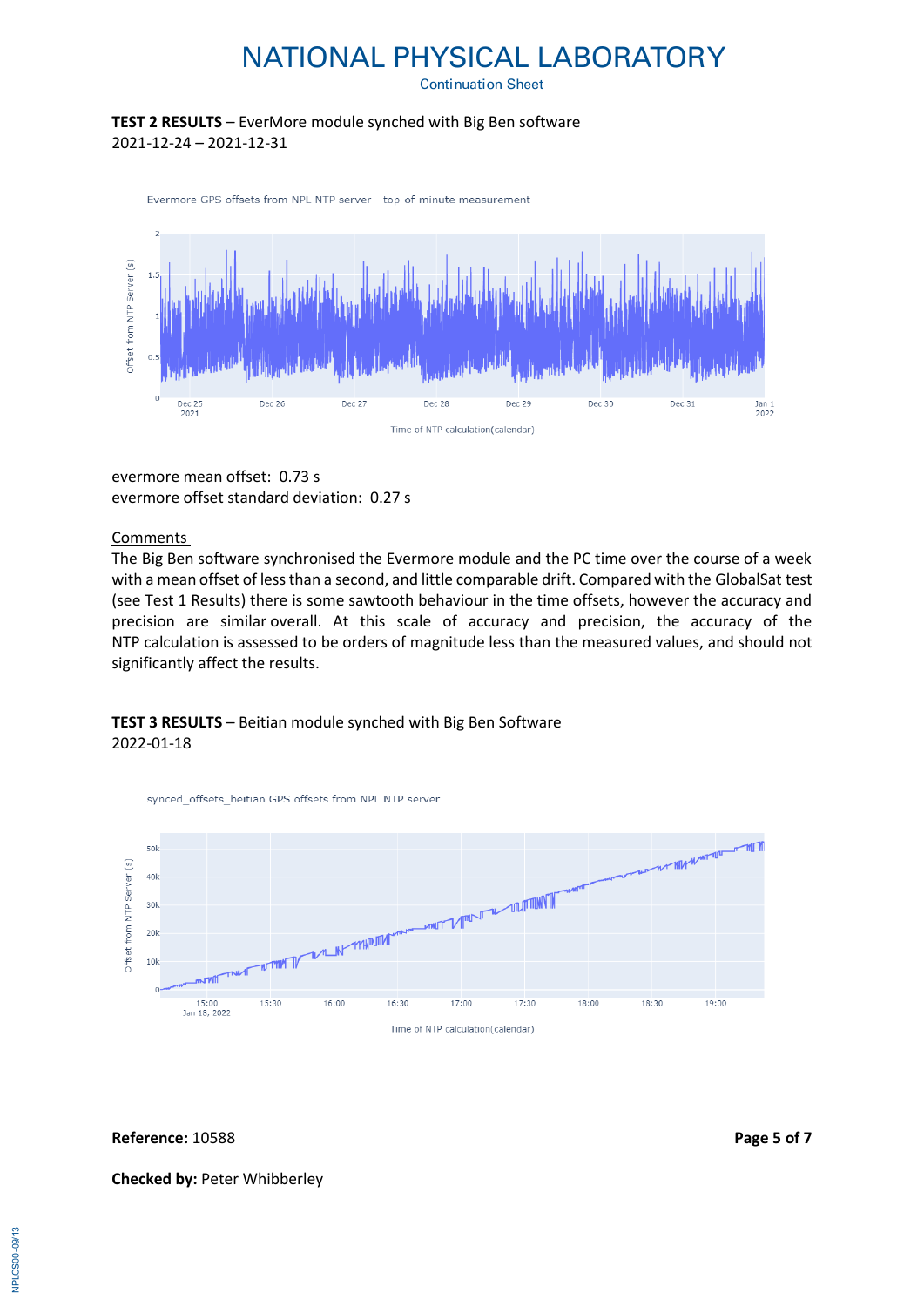**Continuation Sheet** 

### Comments

The Big Ben software synchronised the Beitian module and the PC time, and when first started the time was approximately correct, however as can be seen from the graph, in only a few hours the synched computer time drifted drastically away from the actual time as measured from the NTP servers. This discrepancy was observed over multiple tests at different times with that particular reciever, despite the receiver itself apparently working correctly (see Test 4 Results), and the NTP measurement method being reliable for all other tests. This test was not run for a full week as the time error was so big and the test had to be repeated to ensure it was a repeatable result.

# **TEST 4 RESULTS** – Beitian module synched with Powershell script 2022-01-24

synced offsets beitian GPS offsets from NPL NTP server



beitian mean offset: 0.079 s beitian offset standard deviation: 0.006 s

## Comments

This test was done as a way to confirm/explain the results of Test 3, as the results of that test showed a relatively large drift in the timing offset between the computer system time, as set by the Big Ben Software, and the NTP server used as a reference. The goal was to try to eliminate within reason the possibility that the large timing error observed was due to the test methods or the hardware used.

In order to confirm the reliability of the GPS module, a short Windows powershell script was created to read the time output of the GPS module directly. The serial data sent from the module was read from the Windows COM port in question, the NMEA sentences were parsed, and the time detected was used to set the system clock on the computer. At that stage the same measurement method was used as for the other tests, with an NTP offset calculation. The results show that the Beitian receiver was quite accurate based on the raw output, and so it seems reasonable to conclude that the receiver itself was performing as expected, and the measurement method was reliable.

**Reference:** 10588 **Page 6 of 7**